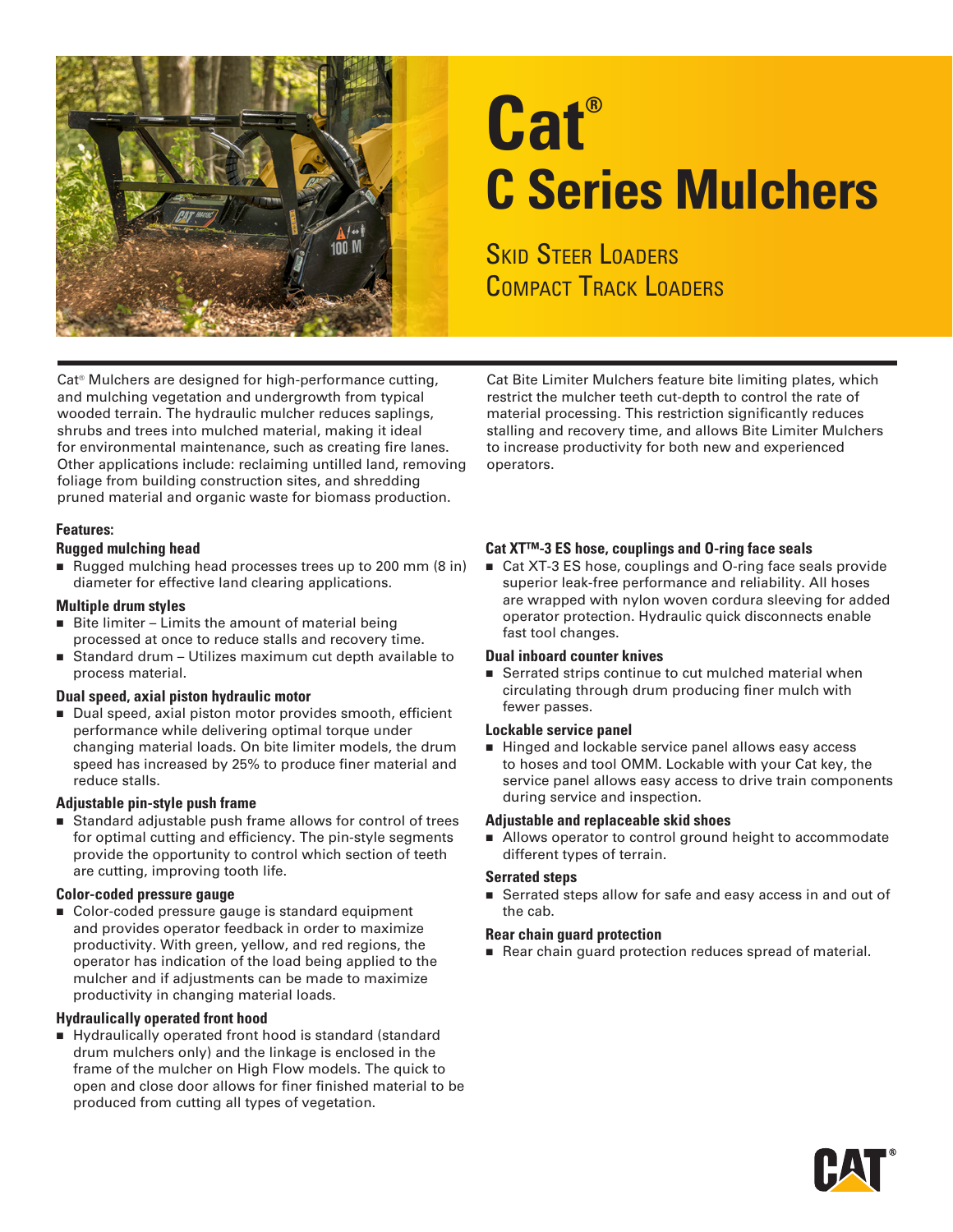## **Cat® C Series Mulchers**

## **Compatibility**

| <b>Model</b>               | <b>Machines</b>                                                                          |
|----------------------------|------------------------------------------------------------------------------------------|
| <b>HM112C</b>              | 226D3, 232D3, 239D3, 249D3                                                               |
| <b>HM115C</b>              | 236D3, 242D3, 246D3, 257D3, 259D3, 262D3, 272D3, 272D3 XE, 279D3, 289D3, 299D3, 299D3 XE |
| <b>HM215C*</b>             | 226D3, 232D3, 236D3, 239D3, 242D3, 249D3, 257D3, 259D3                                   |
| <b>HM315C^</b>             | 246D3, 262D3, 272D3, 272D3 XE, 279D3, 289D3, 299D3, 299D3 XE                             |
| <b>HM415C</b>              | 272D3 XE, 299D3 XE                                                                       |
| <b>HM418C</b>              | 272D3 XE, 299D3 XE                                                                       |
| HM315C Bite Limiter^       | 246D3, 262D3, 272D3, 272D3 XE, 279D3, 289D3, 299D3, 299D3 XE                             |
| <b>HM415C Bite Limiter</b> | 272D3 XE, 299D3 XE                                                                       |
| <b>HM418C Bite Limiter</b> | 272D3 XE, 299D3 XE                                                                       |

\* Requires machine to have HF option.

^ Requires machine to be equipped with HF XPS option.

Debris Barrier package recommended.

Current production machines listed. Machine model availability and attachment vary by region. Contact your local Cat dealer for exact compatibility and availability.

## **Specifications**



#### **Standard Bite Limiter**

|                            |                |               | <b>HM315C</b><br><b>Bite Limiter</b> |               | <b>HM415C</b><br><b>Bite Limiter</b> |                         | <b>HM418C</b><br><b>Bite Limiter</b> |               |
|----------------------------|----------------|---------------|--------------------------------------|---------------|--------------------------------------|-------------------------|--------------------------------------|---------------|
| <b>A</b> Overall width     | mm             | (in)          | 1882                                 | (74)          | 1882                                 | (74)                    | 2122                                 | (84)          |
| <b>B</b> Working width     | mm             | (in)          | 1582                                 | (62)          | 1582                                 | (62)                    | 1822                                 | (72)          |
| <b>C</b> Length            | mm             | (in)          | 1354                                 | (53)          | 1354                                 | (53)                    | 1354                                 | (53)          |
| <b>D</b> Overall height    | mm             | (in)          | 1480                                 | (58)          | 1480                                 | (58)                    | 1480                                 | (58)          |
| Weight                     | kg             | (lb)          | 1385                                 | (3053)        | 1370                                 | (3020)                  | 1504                                 | (3316)        |
| Drive method               | Polychain belt |               |                                      |               |                                      |                         |                                      |               |
| Motor                      |                |               |                                      |               |                                      | Axial piston dual speed |                                      |               |
| Drum Style                 |                |               |                                      |               |                                      | <b>Bite Limiter</b>     |                                      |               |
| Hydraulic Door             | Not Available  |               |                                      |               |                                      |                         |                                      |               |
| Optimal hydraulic flow     |                | $L/min$ (gpm) | 120-125                              | $(31-33)$     | 150-155                              | $(40-41)$               | 150-155                              | $(40-41)$     |
| Optimal hydraulic pressure | bar            | (psi)         | 200-278                              | $(2900-4061)$ | 200-278                              | $(2900-4061)$           | 200-278                              | $(2900-4061)$ |
| Drum speed                 | rpm            |               | 2576-2683                            |               | 2673-2762                            |                         | 2673-2762                            |               |
| Fixed teeth per drum       |                |               | 26                                   |               | 26                                   |                         | 32                                   |               |
| Maximum cutting diameter   | mm             | (in)          | 200                                  | (8)           | 200                                  | (8)                     | 200                                  | (8)           |
| Cutting depth              | mm             | (in)          | 26                                   | (1)           | 26                                   | (1)                     | 26                                   | (1)           |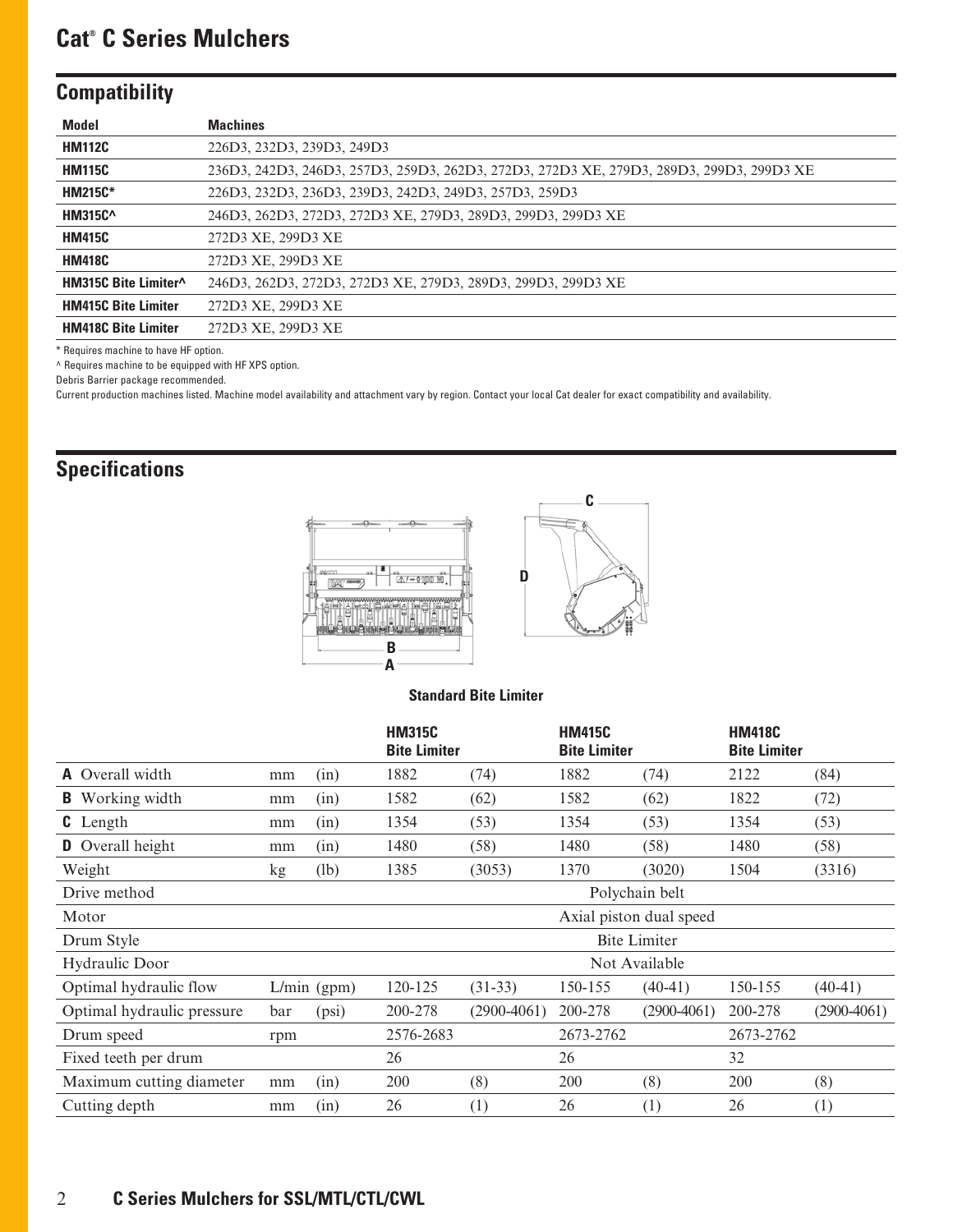## **Specifications**



### **Standard Drum Mulcher**

|                            |     |                         | <b>HM112C</b> |                         | <b>HM115C</b> |                         | <b>HM215C</b> |                 |
|----------------------------|-----|-------------------------|---------------|-------------------------|---------------|-------------------------|---------------|-----------------|
| <b>A</b> Overall width     | mm  | (in)                    | 1518          | (60)                    | 1758          | (69)                    | 1758          | (69)            |
| Working width<br>B.        | mm  | (in)                    | 1240          | (49)                    | 1480          | (58)                    | 1480          | (58)            |
| <b>C</b> Length            | mm  | (in)                    | 1219          | (48)                    | 1219          | (48)                    | 1219          | (48)            |
| <b>D</b> Overall height    | mm  | (in)                    | 1281          | (50)                    | 1281          | (50)                    | 1281          | (50)            |
| Weight                     | kg  | (lb)                    | 763           | (1,682)                 | 818           | (1,803)                 | 818           | (1,803)         |
| Drive method               |     |                         | V-Belt        |                         | V-Belt        |                         | V-Belt        |                 |
| Motor                      |     | Axial piston dual speed |               | Axial piston dual speed |               | Axial piston dual speed |               |                 |
| Drum Style                 |     |                         | Standard      |                         | Standard      |                         | Standard      |                 |
|                            |     |                         |               |                         |               |                         |               |                 |
| Hydraulic Door             |     |                         | Standard      |                         | Standard      |                         | Standard      |                 |
| Optimal hydraulic flow     |     | $L/min$ (gpm)           | 60-69         | $(16-18)$               | 76-87         | $(20-23)$               | 96-117        | $(25-31)$       |
| Optimal hydraulic pressure | bar | (psi)                   | 200-230       | $(2900 - 3336)$         | 200-230       | $(2900-3336)$           | 200-230       | $(2900 - 3336)$ |
| Drum speed                 | rpm |                         | 2,670-3,070   |                         | 2,570-2,940   |                         | 2,480-3,020   |                 |
| Fixed teeth per drum       |     |                         | 30            |                         | 36            |                         | 36            |                 |
| Maximum cutting diameter   | mm  | (in)                    | 200           | (8)                     | 200           | (8)                     | 200           | (8)             |

|                            |     |               | <b>HM315C</b>  |                         | <b>HM415C</b>  |                         | <b>HM418C</b>  |                         |
|----------------------------|-----|---------------|----------------|-------------------------|----------------|-------------------------|----------------|-------------------------|
| <b>A</b> Overall width     | mm  | (in)          | 1882           | (74)                    | 1882           | (74)                    | 2122           | (84)                    |
| <b>B</b> Working width     | mm  | (in)          | 1582           | (62)                    | 1488           | (59)                    | 1707           | (67)                    |
| <b>C</b> Length            | mm  | (in)          | 1355           | (53)                    | 1355           | (53)                    | 1355           | (53)                    |
| <b>D</b> Overall height    | mm  | (in)          | 1481           | (58)                    | 1481           | (58)                    | 1481           | (58)                    |
| Weight                     | kg  | (lb)          | 1342           | (2,959)                 | 1343           | (2,961)                 | 1450           | (3,197)                 |
| Drive method               |     |               | Polychain belt |                         | Polychain belt |                         | Polychain belt |                         |
| Motor                      |     |               |                | Axial piston dual speed |                | Axial piston dual speed |                | Axial piston dual speed |
| Drum Style                 |     |               | Standard       |                         | Standard       |                         | Standard       |                         |
| Hydraulic Door             |     |               | Standard       |                         | Standard       |                         | Standard       |                         |
| Optimal hydraulic flow     |     | $L/min$ (gpm) | 120-125        | $(31-33)$               | 135-155        | $(36-41)$               | 150-155        | $(40-41)$               |
| Optimal hydraulic pressure | bar | (psi)         | 200-280        | $(2900-4061)$           | 200-350        | $(2900 - 5077)$         | 200-280        | $(2900-4061)$           |
| Drum speed                 | rpm |               | 2100-2400      |                         | 1900-2200      |                         | 2,140-2.210    |                         |
| Fixed teeth per drum       |     |               | 34             |                         | 34             |                         | 38             |                         |
| Maximum cutting diameter   | mm  | (in)          | 200            | (8)                     | 200            | (8)                     | 200            | (8)                     |
| Cutting depth              | mm  | (in)          | 105            | (4)                     | 105            | (4)                     | 105            | (4)                     |